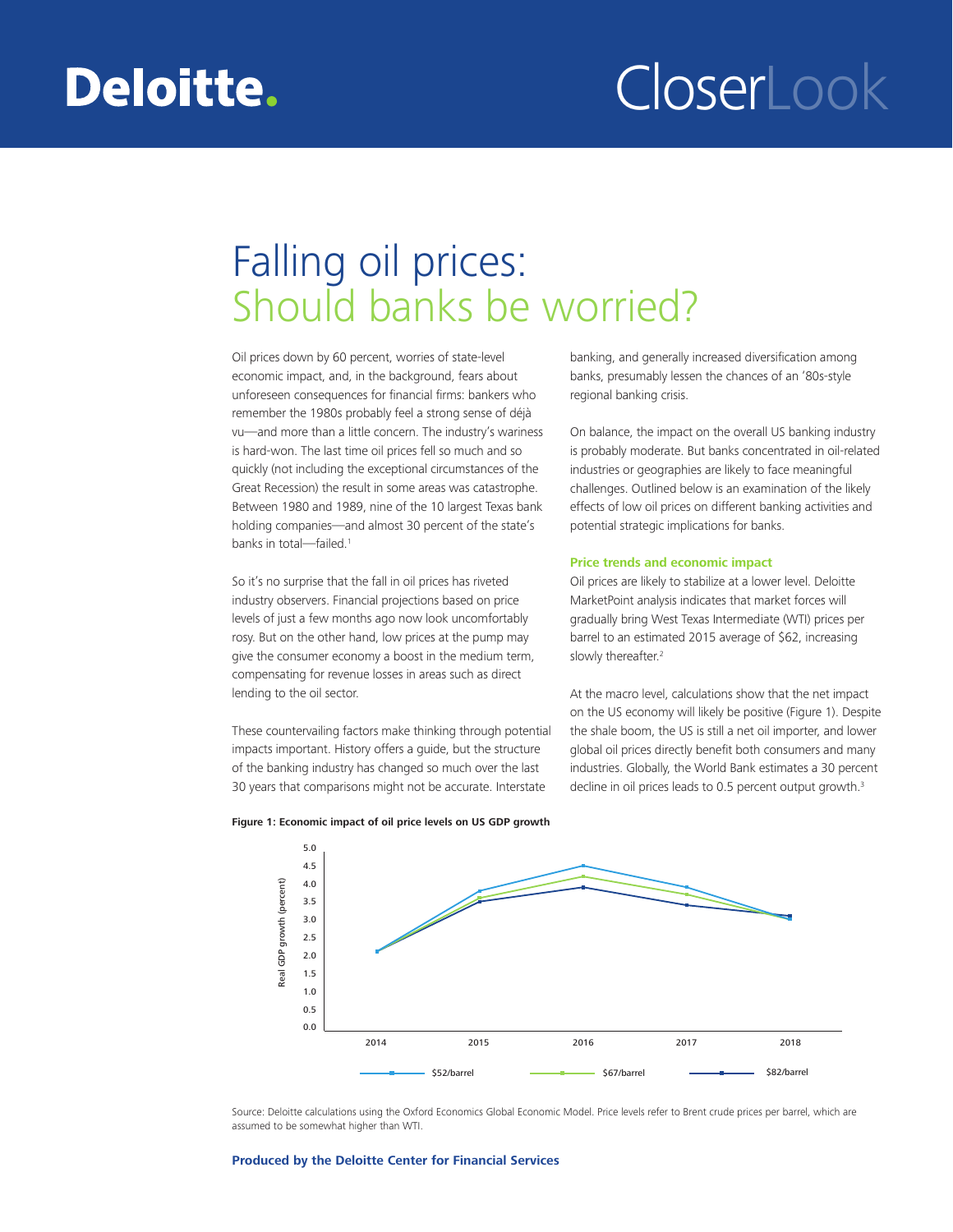Less positively, states benefiting from the recent boom in oil production could see a significant economic slowdown. In 1985 Texas derived \$42 billion from activity related to oil and gas extraction—14 percent of the state's GDP.<sup>4</sup> The 2013 share is eerily similar: 13 percent of the state's GDP. There is no way to know whether Texas or any other oil-dependent state will necessarily face a serious recession this time, but signs of at least a moderate economic downturn may already be evident.<sup>5</sup>

On balance, then, expect to see two possible broad economic consequences: a modest uptick in growth and employment across the nation if oil prices stay low for a while, but sharp localized downturns.

#### **Lower prices create pressure on lending and capital markets activity**

The impact of lower prices on domestic banks won't necessarily follow the broader economy. Exposure even among similar firms varies widely, and assessing the net effect is difficult. Many areas of a bank's business might feel the effects, either directly or indirectly, but it seems safe to say a greater impact is likely to be felt in two areas: lending and capital markets.

**Lending: Managing concentration challenges**  Direct dollar figures for energy-related bank lending are difficult to get, but banks highly concentrated in direct loans to the oil industry (especially to upstream companies) are obviously at risk. The more prudent of them will have already taken steps to hedge or otherwise mitigate this concentration. But the decline in global oil prices has been surprisingly large and steep, perhaps surpassing the estimates of many institutions.

New stress testing of portfolios (outside the normal CCAR process), already under way at many banks, is the first step in accounting for this shock. The sharp decline also raises important questions about model risk. Most assumptions probably would not have accounted for this kind of sudden drop, highlighting the potential drawback of traditional risk models.

Even banks without outsized energy lending portfolios may suffer, if they derive a good chunk of their business from any of the oil regions. In the 1980s, some of the most severe damage resulted from related commercial real estate lending losses, rather than direct losses on oil and gas loans.<sup>6</sup> Performance and demand for other categories of loans—whether consumer credit or business lending—may also suffer, as oil-patch woes potentially bleed over into local economies.

Fortunately, due to structural changes in the industry—such as interstate banking, business diversification, and improved risk management practices—even losses on concentrated portfolios may not pose the same threats to safety and soundness seen in the 1980s. For example, Texas-domiciled banks have commercial real estate loans equivalent to 173 percent of risk-adjusted capital, which is below both the typical regulatory cautionary risk limit and below comparable concentration metrics of the 1980s.<sup>7</sup>

#### **Impact on investment management**

Of course, the impact of low oil prices goes beyond mainstream banking. High-yield bonds, collateralized loan obligations (CLOs), and private equity are also feeling the effects, but in different ways. For instance, high-yield bond spreads widened considerably over the last few months, driven by concerns about potential defaults. The oil and gas sector makes up around 15 percent of the high-yield universe—indicating these fears may be justified.<sup>8</sup>

Some oil and gas companies have taken steps to find new funding sources and bolster their liquidity position.<sup>9</sup> But those leveraged companies that have not fortified their balance sheets will most likely face harder times if oil prices don't recover for a while; redeterminations in the spring and fall may add clarity on their positions.

Similarly, the collateralized loan market seems relatively safe at the moment. As Standard & Poor's reports, "based on our review in December 2014 of roughly 700 US CLOs, the average CLO exposure to loans issued out of the oil and gas sector was only about 3.3 percent."10

The news for private equity firms, however, appears mixed. Having invested heavily in the energy industry in recent years, many firms will likely face losses in their portfolios. Potential opportunities to invest in distressed energy companies should provide some upside<sup>11</sup> and some leading private equity firms are building up their cash levels to do so.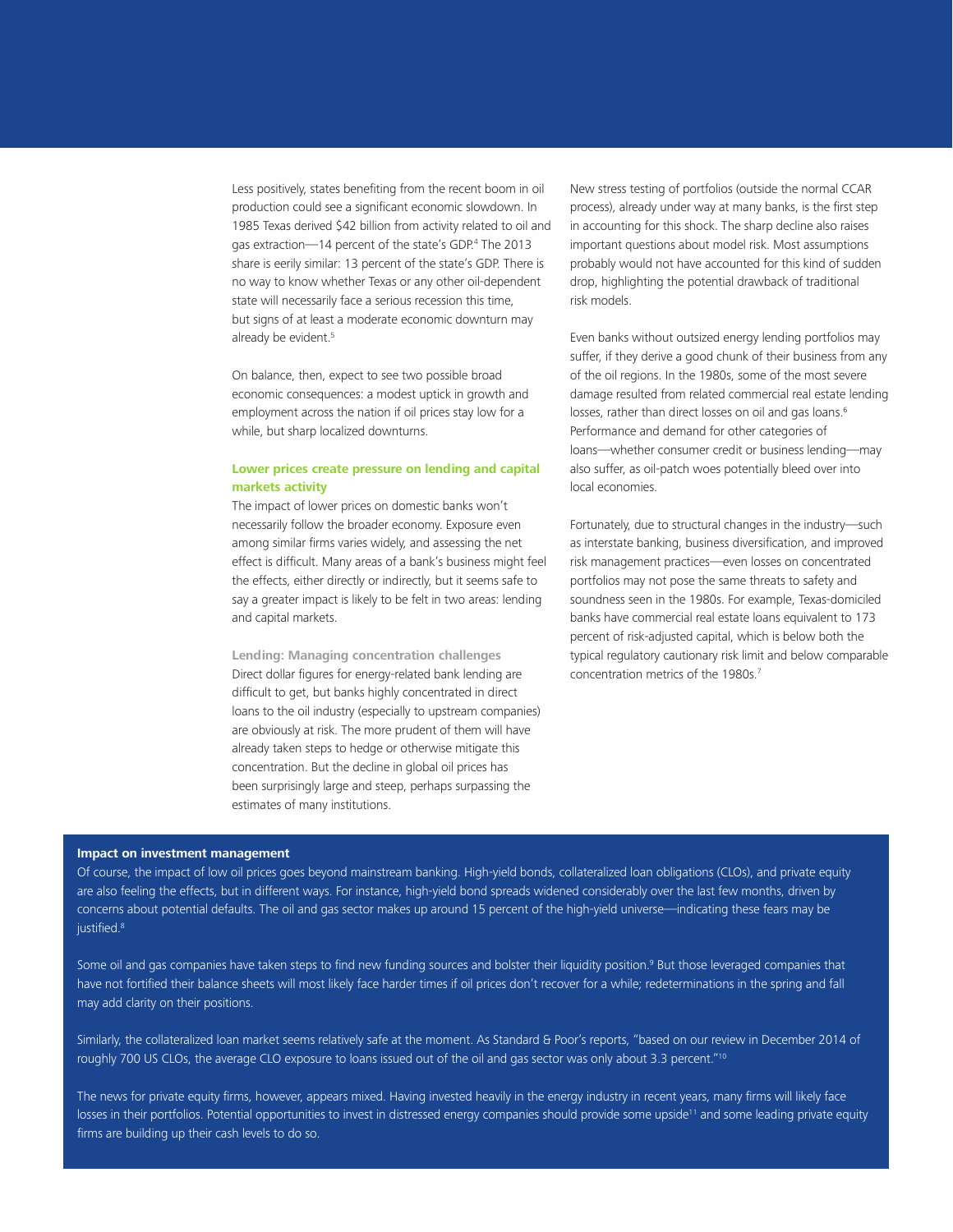## CloserLook

On the bright side, banks not concentrated in oil-rich states may benefit from consumer savings at the gas pump in a number of ways, including demand for new loans (particularly auto loans) and lower delinquencies, but these effects will likely take time to play out more broadly.

There is one other opportunity in declining oil prices. Banks that have not been negatively affected by the decline may find M&A opportunities among distressed peers, allowing relatively low-cost expansion into markets that remain highly attractive in the long term.

**Capital markets: Prepare for a short-term decline in activity, consider long-term strategy**  Much has been made by industry observers of how dependent investment banks may be on revenue from the energy sector.<sup>12</sup> This concern may well be justified. Looking again to the historical comparison, the potential problem is clear: from 1985 to 1986, US oil and gas M&A deal value fell 66 percent, not reaching the precrash level until 1998.<sup>13</sup> While few expect this kind of deep plunge, annual oil and gas sector M&A and equity underwriting are positively correlated with oil prices by multiple metrics, indicating a short-term decline in activity (Figure 2).

Accordingly, a sustained decline in global oil prices may have some unfortunate consequences for investment banks, especially those specializing in oil and gas deals. Underwriting revenue in particular may suffer, at least in the short term. A depressed deal market, signaled by declining deal volumes in 4Q 2014 totals, may take some time to recover. When it does, perhaps later in 2015, the spur will likely come from buyers attracted to favorable pricing and distressed situations.<sup>14</sup>

Unfortunately, investment banks can't do much to counter these difficulties in the short run. Aggressive cost controls or pricing plays might backfire when the market picks up again, and any efforts to diversify will take time to bear fruit. The key, then, is to use this moment as an opportunity to consider whether the energy sector is a longer-term strategic priority, and invest or draw down accordingly.

#### **What next?**

Lower global oil prices are a net positive for the US economy and will likely prove a net positive for many banks and other financial institutions. However, for some US regions and financial institutions, lower oil prices may generate formidable headwinds to growth and performance. Banks with large global operations, while enjoying the benefits of lower oil prices, may also face some additional challenges flowing from greater exposure to geopolitical risks.

The greatest unknown, of course, is just how sustained these lower prices will be. Based on current information, it appears prices will remain lower than past years for at least a year or two, but commodity price predictions are famously challenging. Regardless of the duration of this lower price level, however, banks must respond as best they can. For many, this will be a pleasant adjustment to improving prospects. For others, less rosy scenarios prevail, making quick decisions based on robust data and analytics essential to weathering the storm.



#### **Figure 2: Correlation between oil prices and energy sector capital markets activity, 1986-2013**

Source: Deloitte Center for Financial Services, US Energy Information Administration, and Thomson Reuters MergerMarket database. All dollar values adjusted for inflation.